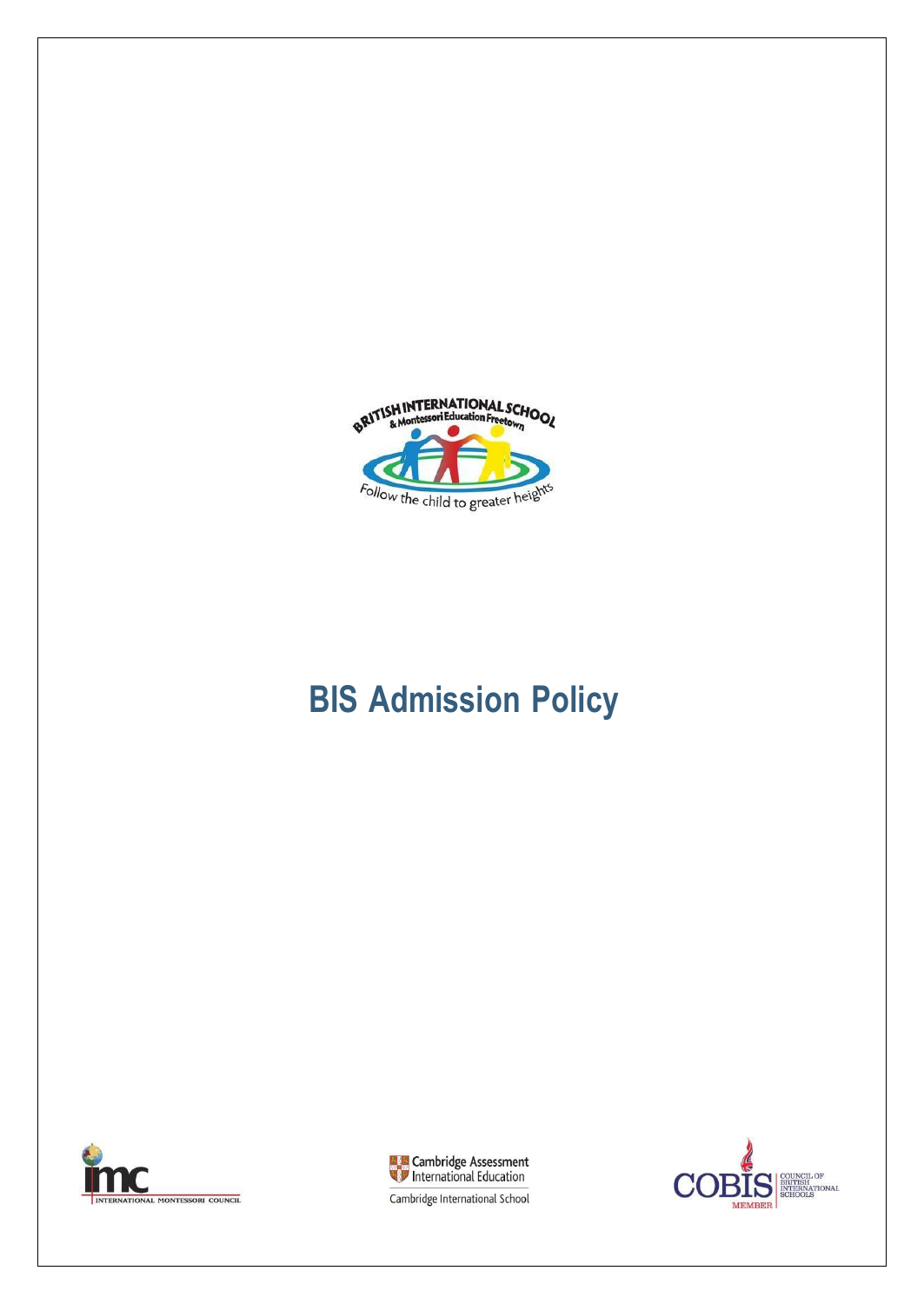# **ADMISSION POLICY**

The British International School and Montessori Education, Freetown is committed to a policy of equal opportunity, offering an academically challenging, holistic educational program based on the Montessori Approach to education for learners aged 16 months-5 years and the Cambridge Assessment International Education for learners aged 6-16 years. This is non-selective school, where the curriculum is delivered in English, and we expect all students from the primary school level and above to be able to demonstrate reasonable age-appropriate fluency in both speaking and writing. At least one parent/guardian must also be able to communicate effectively in English.

BIS does not offer specialist support program for learners with specific learning difficulties but offers learning support for those whoare at a very early stage of acquiring English. Admission may, however, be granted to EAL (English as an additional language) or SEN (special educational needs) learners whose individual learning requirements can be met within the mainstream classroom without significant additional intervention (Note: See below–learners requiring additional support–for further information). Where it is practical to do so given the constraints of our facilities, BIS will do all that it can to support applicants with physical difficulties.

#### Enrolment into the Primary School

Learners may join the Primary School at any time during the year, provided there is a place available within the learner number capacity. As an academically non-selective school, we do not have an entrance examination. However, age-appropriate Language, Literacy and Math skills may be assessed for those with EAL needs, or for children with an educational background outside the Cambridge Assessment International Education system. Out of year group placements will only be considered in exceptional circumstances after consultation with and assessment by the Head of the Primary School.

#### Enrolment into the Secondary School Years 7 - 9

Learners may join Years 7-9 at any time during the year, provided there is a place available within the learner number capacity. We request copies of recent school reports and, from the current (or previous) school, a confidential reference. As an academically non-selective school, we do not have an entrance examination (see below for exceptions); however, learners whose first language is not English will be asked to complete an English test and an oral assessment, either in person or via Skype. Those who are not able to access the curriculum sufficiently well because of their limited English proficiency (or other specific issues) will not be accepted into the school.

# Years 10 & 11 (IGCSE)

Due to the nature of subject choices and timetabling, enrolment onto IGCSE courses, and transfers from other GCSE or IGCSE courses, can be complex and need to be considered on an individual basis. Beginning this two-year course more than six months after it starts (March of Year 10) is often impractical as catch-up can be very difficult.

# Students requiring additional support

BIS has limited resources to cater for learners whose learning needs can only be met with significant support outside of the mainstream classroom, or additional adult support within the class. It is in the interests of all concerned, but particularly those of the learners, that once they are admitted to the school, they are able to thrive within our high achieving environment. If, in exceptional circumstances, the school agrees to accept a student requiring significant support, parents may be asked to pay for additional costs incurred.

Parents of children who have a history of requiring educational support that falls outside of the mainstream classroom are required to declare detailed information regarding their child's specific learning needs. This information should include previous school reports, SENCO reports, and copies of previous Individual Education Plans (IEPs) and/or reports from educational psychologists. Failure at the point of application to declare accurately